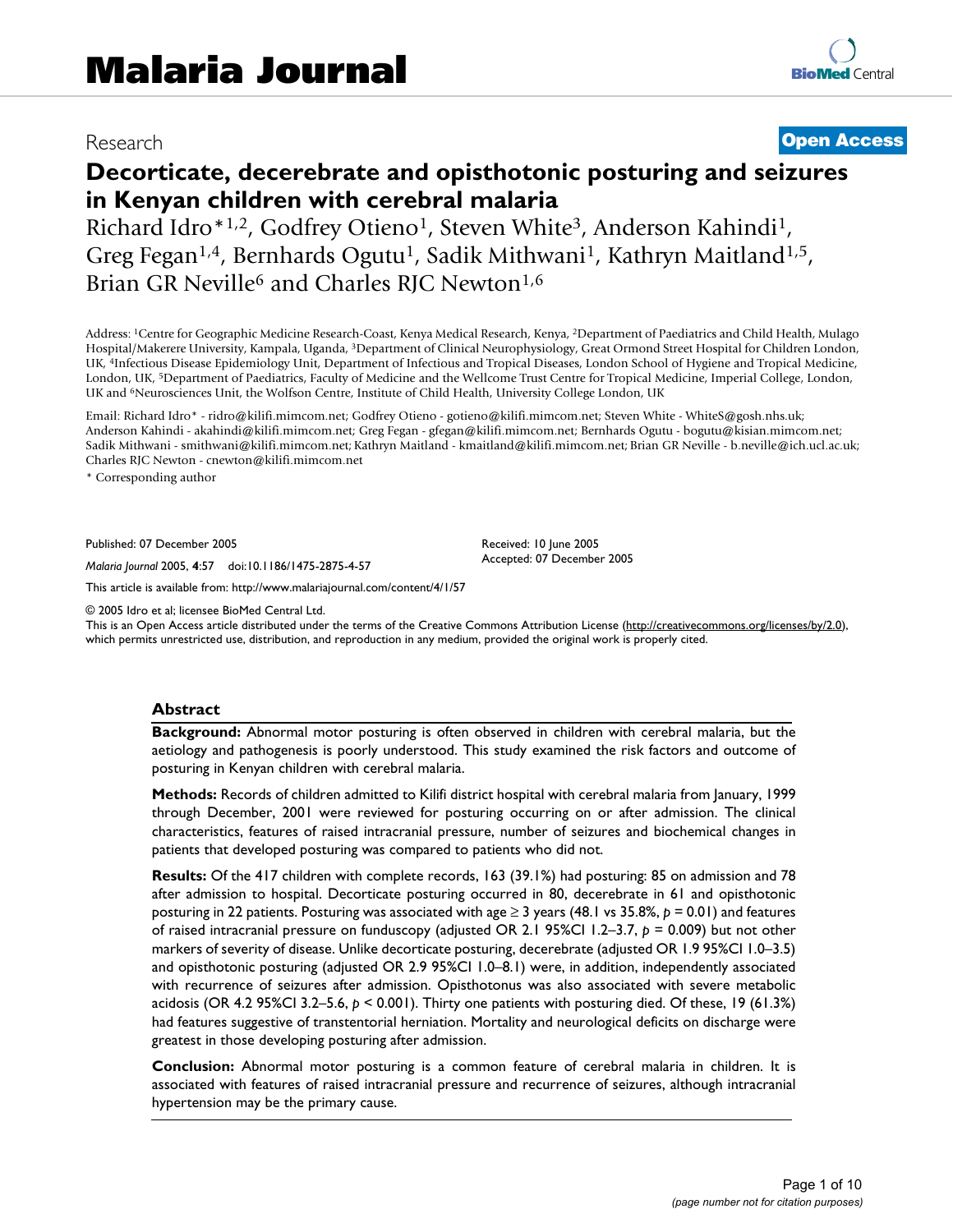### **Background**

Cerebral malaria is one of the most common non-traumatic encephalopathies affecting children worldwide and the most severe neurological complication of falciparum malaria [1,2]. Patients present with a one to three day history of fever, seizures, unarouseable coma and brainstem signs [1,3,4]. Abnormal motor posturing (AMP), manifesting as decorticate, decerebrate or opisthotonus, is common, but the aetiology and pathogenesis of these signs in cerebral malaria and the prognosis of each type of posturing is poorly understood [3-9]. Raised intracranial pressure (ICP), cerebral ischaemia, hypoxia, hypoglycaemia, and hyponatraemia are recognized causes of AMP [10,11] and raised ICP is a feature of cerebral malaria in African children [6,7,12]. In a study of cerebral malaria in which ICP was monitored, all children in whom AMP was documented had raised ICP, but in some patients, the timing of the AMP was not directly associated with episodes of severe intracranial hypertension [7]. Based on current guidelines, children with similar features presenting to emergency services in areas where malaria is absent will receive management for raised ICP, including paralysis and ventilation. On the other hand, seizures have been described in over 60% of patients with cerebral malaria and other acute encephalopathies associated with AMP [10,13]. The hypothesis that AMP may be caused by seizures has led to the use of anticonvulsants in their management but there is little evidence to support this management. Other treatment practices have included non-interventional observation or therapy with mannitol.

The frequent occurrence of AMP in children with cerebral malaria, lack of ventilation facilities in most centres that manage such patients and the apparent resolution in most patients without active intervention warrants further description of the associated risk factors. In this study, records of children admitted to a Kenyan district hospital with cerebral malaria were examined to determine the risk factors associated with AMP, in particular to determine any association between AMP and features of raised ICP or seizures. The relationship between AMP and outcome was also examined.

### **Methods**

### *Study design*

Clinical records of all children admitted to Kilifi District Hospital with cerebral malaria from January, 1999 through December, 2001 were examined for AMP. This hospital is situated in a malaria-endemic area and the setting was described previously [14,15].

### *Definition of cerebral malaria*

Cerebral malaria was defined as unarouseable coma (unable to localize a painful stimulus, Blantyre Coma Score ≤ 2) [3], at least one hour after termination of a seizure,

administration of diazepam or correction of hypoglycaemia, with asexual forms of falciparum malaria parasites on a Giemsa stained blood smear and cerebrospinal fluid (CSF) examination not suggestive of bacterial meningitis [2,16]. Children with epilepsy, cerebral palsy or sickle cell disease were excluded.

### *Definition of decorticate, decerebrate and opisthotonic posturing*

Abnormal motor posturing, classified as decorticate, decerebrate or opisthotonic posturing is characterised by generalised extension of the trunk and lower limbs with increased muscular tone [11]. Decorticate posturing was defined as semi-flexion, adduction and internal rotation at the shoulders and semi-flexion or flexion at the elbows. Decerebrate posturing was defined as extension of upper limbs, adduction and internal rotation of the shoulders, with pronation of the forearms. Opisthotonic posturing was defined as decerebrate posturing where the neck and back are arched posteriorly [10]. For the purposes of the study, if a patient exhibited more than one type of AMP, the more severe type ordered as: decorticate, decerebrate and opisthotonus was assigned.

### *Admission procedures*

Ethical permission for the study was obtained from the Kenya Medical Research Institute Scientific and Ethical Review Committees. At admission, standard proforma were completed detailing the medical history and physical examination. Emergency care and resuscitation were performed according to standard protocols [2,[17\]](#page-8-0). The number, duration and type of seizures prior to admission were documented. Level of coma was assessed using the Blantyre coma scale (BCS) [3]. Features of AMP were documented and assigned to decorticate, decerebrate or opisthotonic categories.

### *Laboratory procedures*

Patients had venous blood drawn for a full blood count and blood glucose, parasite density, plasma electrolytes and microbiological culture. A heparinized venous sample was drawn to determine acid base status. Lumbar punctures were performed when the level of consciousness improved (BCS>2) and the child did not have brainstem signs[5].

### *Inpatient course*

While in the ward, patients were closely monitored during the first hour. Thereafter, clinical assessments, level of consciousness and blood glucose measurements were repeated every four hours by the nursing staff. Physicians assessed the children at four and 24 hours and on a daily basis thereafter. Patients were re-assessed if the nursing team observed seizures, AMP, deterioration in consciousness or worsening vital signs. Seizures on admission and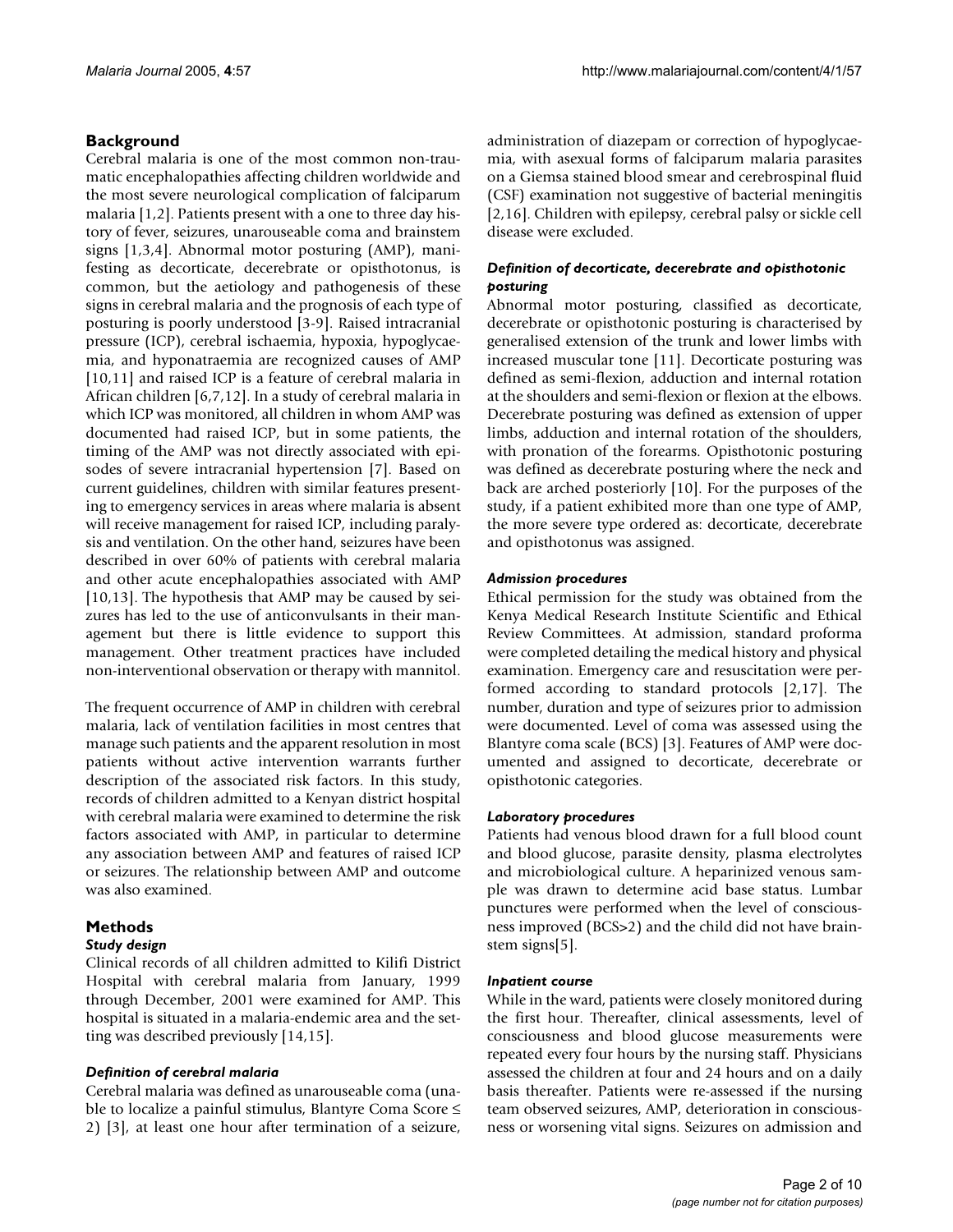those that developed after admission and lasted longer than five 5 minutes were treated with intravenous diazepam 0.3 mg/kg. Paraldehyde (0.4 ml/kg intramuscularly) was the second line antiepileptic drug, and phenytoin (18 mg/kg intravenously) or phenobarbital (18 mg/ kg) were the third line antiepileptic drugs. Clinical signs within one hour of a seizure or anticonvulsant were not reported. Observed seizures were documented, timed and classified as partial, partial with secondary generalization or generalized tonic-clonic and recorded on a proforma sheet. Direct ophthalmoscopy for retinal signs was performed on admission, at 4 hours and then daily until full consciousness was regained by the attending physicians. In the first year, some of these examinations were performed by an ophthalmologist who trained the other physicians in the recognition of abnormal retinal features, but there was no formal validation of the quality of funduscopy performed by the attending physicians against that of the ophthalmologist. AMP and other brainstem signs were documented. Treatment and nursing care were according to standard protocols [2,[17\]](#page-8-0). Patients were deemed to have regained full consciousness when they scored a BCS of 5 (or BCS 4 in children <9 months) [18].

### *Cerebral function analyser monitoring*

Fifty-eight of the study patients participated in pharmacokinetic studies of anti-epileptic drugs [19,20] and had continuous monitoring with a 4-channel cerebral function analyser (CFAM3c RDM, East Sussex) for the duration of coma. The CFAM recordings were examined for evidence of seizure activity and changes in amplitude during episodes of AMP.

### *Data management and statistical analysis*

Patients' records were entered directly into a database using FoxPro software and analysed using SPSS 11.5 (SPSS Chicago Inc, 2003). Patients were divided into three groups: those with AMP at admission, those with AMP after admission and those without. Children who had AMP at admission and additional episodes after admission were regarded as having AMP at admission and the most severe form of AMP was assigned to the patient. Univariate analysis was performed to identify features associated with AMP. Patients who had AMP on admission were compared with those without AMP. A similar comparison was also made between patients posturing after admission and those without AMP. Categorical variables were compared using Pearson's Chi square or Fisher's exact test (2 tailed) as appropriate. Continuous variables were compared with the student's t-test. The mean parasite densities were compared after logarithmic transformation and the median and inter quartile range (IQR) used for other skewed data. Logistic regression analysis was performed to identify risk factors independently associated with the development of AMP.

### **Results**

### *General description*

A total of 15,506 children were admitted to KDH during the three-year period. Of these, 5,767 had malaria as a primary diagnosis. Four hundred and twenty-six patients fulfilled the criteria for cerebral malaria, of whom nine had incomplete records and were excluded. Of the remaining four hundred and seventeen, 215 (51.6%) were males. The median age was 27 (IQR 15–41) months and median duration of fever prior to admission was two (IQR one – three) days. Overall, 163 children (39.1%) had AMP: 85 (20.4%) presented with AMP and an additional 78 (18.7%) developed AMP after admission. Of the 85 patients who had AMP on admission, 63 (74%) had further episodes after admission. Most AMP occurred spontaneously and manifested as decorticate posturing in 80 (49.1%), decerebrate posturing in 61 (37.4%) and opisthotonus in 22 (13.5%).

### *Presentation and risk factors for abnormal motor posturing at admission*

Admission clinical characteristics of patients with AMP at admission, during admission or without AMP are summarized in Table 1 (and clinical features of patients with and without AMP are in the attached Additional file 1). Overall, patients with AMP were older: 48.1% of those three years or older had AMP compared to only 35.8% of children under three years,  $p = 0.01$ . No association was observed between AMP and duration of illness, history of seizures or parasite density. No relationship was also observed between AMP and other markers of severity of illness at admission such as a history of multiple convulsions, profound coma, deep breathing, hypotension, hypoglycaemia, severe anaemia, hyponatraemia or hyperparasitaemia. No significant differences were found in the CSF white blood cell count, protein, sugar or CSF: blood sugar ratio. Using multiple logistic regression analysis, age three years or older was independently associated with a child presenting with AMP (adjusted OR 2.0 95% CI 1.7 – 2.4, *p* < 0.001). Unlike decorticate or decerebrate posturing, opisthotonic posturing was also independently associated with severe acidosis, (adjusted OR 4.2 95% CI 3.2– 5.6,  $p < 0.001$ ).

### *Abnormal motor posturing after admission*

Of the 78 children who developed posturing after admission, 38 (49%) had decorticate, 30 (38%) decerebrate and 10 (13%) opisthotonic posturing. This distribution was similar to the overall distribution of AMP. Apart from being younger, no differences in admission characteristics and in particular, the duration of illness or coma, history of seizures, level of coma, parasite density, blood glucose, electrolytes, acid base status or haemodynamic state were observed when compared to those who presented with AMP (Table 1).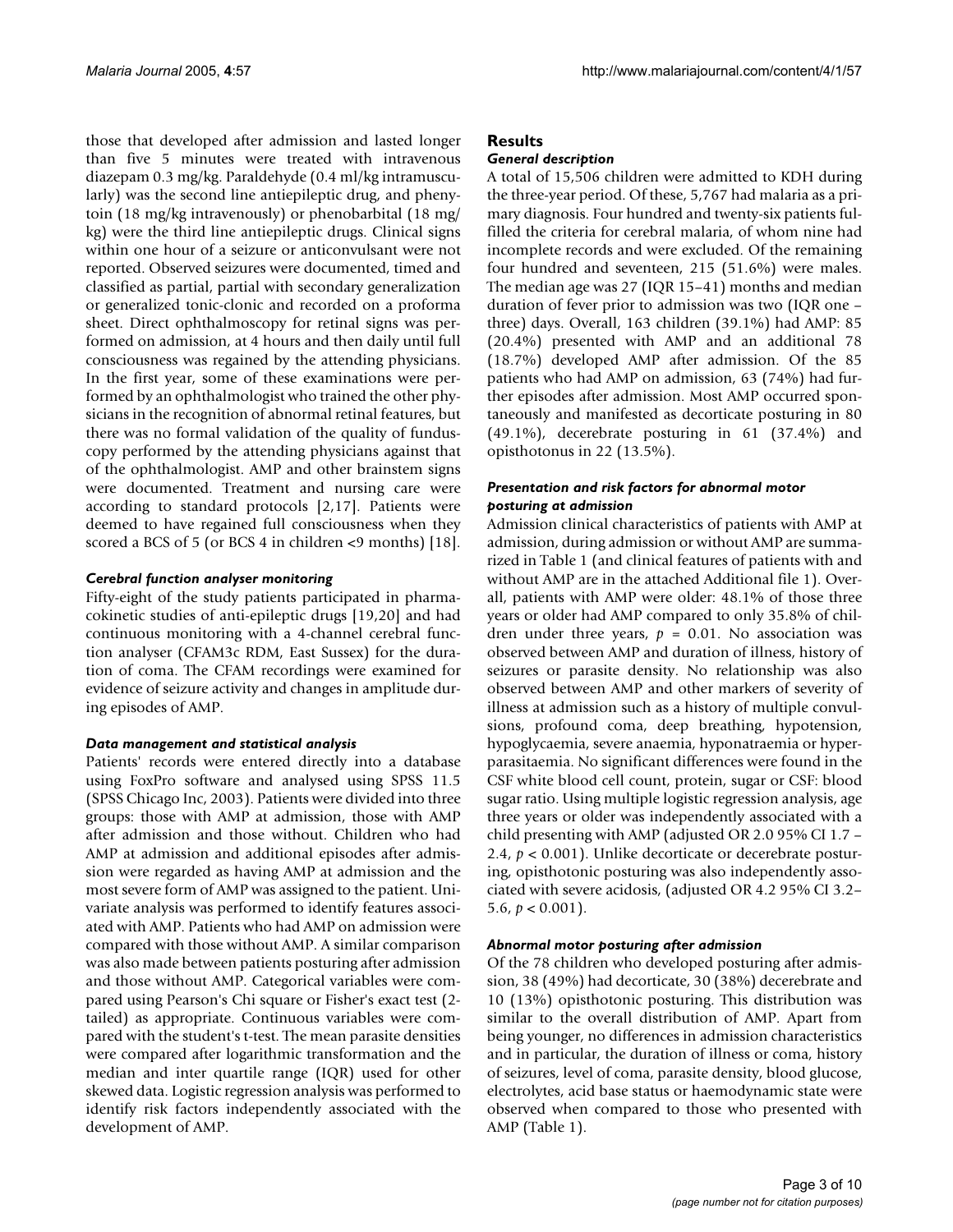#### **Table 1: Characteristics of patients with posturing**

| Clinical and laboratory characteristics, and<br>changes during admission    | <b>Patients with no</b><br>posturing ( $n = 254$ ) | <b>Patients posturing</b><br>at admission<br>$(n = 85)$ |                | <b>P</b> value Patients posturing<br>after admission<br>$(n = 78)$ | P value        |
|-----------------------------------------------------------------------------|----------------------------------------------------|---------------------------------------------------------|----------------|--------------------------------------------------------------------|----------------|
| Clinical characteristics on admission                                       |                                                    |                                                         |                |                                                                    |                |
| Sex, male (%)                                                               | 130(51.2)                                          | 43 (50.6)                                               | 0.93           | 42 (53.8)                                                          | 0.68           |
| Mean (SD) age in months                                                     | 28.4(20.1)                                         | 38.0(25.7)                                              | 0.01           | 35.0(21.0)                                                         | 0.01           |
| Median (IQR) duration of illness in days                                    | $2.0(1-3)$                                         | $2.0(1-3)$                                              | $\blacksquare$ | $2.0(0.3 - 3)$                                                     | $\blacksquare$ |
| History of seizures, (%)                                                    | 217 (85.4)                                         | 72 (85.7)                                               | 0.95           | 66 (84.6)                                                          | 0.86           |
| Median (IQR) duration of coma before admission in<br>hrs                    | $3(2-6)$                                           | $3(2-6)$                                                | $\blacksquare$ | $4(2-6)$                                                           | $\overline{a}$ |
| Mean (SD) axillary temperature °C                                           | 38.0 (4.3)                                         | 38.7 (7.0)                                              | 0.25           | 38.8 (7.2)                                                         | 0.22           |
| Deep (acidotic) breathing, (%)                                              | 69 (27.2)                                          | 0.54<br>26 (30.6)                                       |                | 24 (30.8)                                                          | 0.54           |
| Profound coma (BCS 0, (%))                                                  | 58 (22.8)                                          | 15(17.6)                                                | 0.31           | 19(24.4)                                                           | 0.78           |
| Retinal haemorrhages, (%)                                                   | 18(7.1)                                            | 0.01<br>15 (17.6)                                       |                | II(14.1)                                                           | 0.07           |
| Laboratory investigations on admission                                      |                                                    |                                                         |                |                                                                    |                |
| Severe anaemia, (haemoglobin < 5.0 g/dl, (%))                               | 54 (22.3)                                          | 17(20.5)                                                | 0.73           | 14(18.4)                                                           | 0.47           |
| Hypoglycaemia, (Glucose < 2.2 mmol/L, (%))                                  | 51(21.3)                                           | 14(17.7)                                                | 0.50           | 17(23.3)                                                           | 0.71           |
| Severe acidosis, (Base excess $\leq -15$ , (%))                             | 56 (24.6)                                          | 19(25.3)                                                | 0.89           | 23 (32.9)                                                          | 0.17           |
| Hyponatraemia, (Plasma sodium < 135 mmol/L, (%))                            | 114(47.7)                                          | 39(51.3)                                                | 0.58           | 32 (43.8)                                                          | 0.56           |
| Mean log10 (SD) of parasite density                                         | 4.8 $(1.2)$                                        | 4.8 $(1.2)$                                             | 0.77           | 4.7(1.3)                                                           | 0.39           |
| Hyperparasitaemia, (> 20% parasitaemia, (%))                                | 77 (31.8)                                          | 22 (26.5)                                               | 0.36           | 24(31.6)                                                           | 0.97           |
| Brainstem features of raised ICP observed during admission                  |                                                    |                                                         |                |                                                                    |                |
| Deterioration in level of consciousness, (%)                                | 64 (25.2)                                          | 39 (45.9)                                               | < 0.01         | 43 (55.1)                                                          | < 0.001        |
| Sluggish pupillary reaction, (%)                                            | 82 (32.4)                                          | 37 (43.5)                                               | 0.06           | 30 (38.5)                                                          | 0.32           |
| Non-reactive pupils, (%)                                                    | 12(4.7)                                            | 3(3.5)                                                  | $0.77*$        | 4(5.1)                                                             | $1.00*$        |
| Pupillary sizes, (%)                                                        |                                                    |                                                         |                |                                                                    |                |
| Constricted                                                                 | 42 (16.5)                                          | 6(7.1)                                                  | 0.03           | 8(10.3)                                                            | 0.18           |
| <b>Dilated</b>                                                              | 41(16.2)                                           | 24 (28.6)                                               | 0.01           | 19(24.4)                                                           | 0.10           |
| Unequal                                                                     | 3(1.2)                                             | 3(3.5)                                                  | $0.17*$        | 3(3.8)                                                             | $0.14*$        |
| Dysconjugate gaze, (%)                                                      | 42 (17.1)                                          | 28 (33.3)                                               | < 0.01         | 20(26.0)                                                           | 0.08           |
| Congested retinal veins, blurred disc margins or<br>overt papilloedema, (%) | 16(6.3)                                            | 14(16.5)                                                | < 0.01         | 18(23.1)                                                           | < 0.001        |
| Horizontal oculocephalic eye deviation, (%)                                 |                                                    |                                                         |                |                                                                    |                |
| No deviation                                                                | 17(6.7)                                            | 5(5.9)                                                  | 0.79           | 6(7.7)                                                             | 0.76           |
| Minimal deviation                                                           | 44 (17.3)                                          | 16(18.8)                                                | 0.75           | II(14.1)                                                           | 0.50           |
| Abnormalities in respiration, (%)                                           |                                                    |                                                         |                |                                                                    |                |
| Irregular                                                                   | 49 (19.3)                                          | 18(21.2)                                                | 0.71           | 20(25.6)                                                           | 0.23           |
| Shallow                                                                     | 42 (16.5)                                          | 6(7.1)                                                  | 0.03           | 14(17.9)                                                           | 0.77           |
| Respiratory arrest                                                          | 12(4.7)                                            | 9(10.6)                                                 | 0.05           | 10(12.8)                                                           | 0.01           |
| <b>Seizures</b>                                                             |                                                    |                                                         |                |                                                                    |                |
| Clinical seizures witnessed in the ward, (%)                                | 29 (50.8)                                          | 49 (57.6)                                               | 0.27           | 58 (74.4)                                                          | < 0.001        |
| Type of witnessed seizures, (%)                                             |                                                    |                                                         |                |                                                                    |                |
| Partial                                                                     | 74 (29.1)                                          | 28 (32.9)                                               | 0.51           | 38 (48.7)                                                          | < 0.01         |
| Partial with secondary generalisation                                       | 29(11.4)                                           | 11(12.9)                                                | 0.71           | 16(20.5)                                                           | 0.04           |
| Generalised                                                                 | 81(31.9)                                           | 28 (32.9)                                               | 0.86           | 39 (50.0)                                                          | < 0.01         |
| <b>Outcome</b>                                                              |                                                    |                                                         |                |                                                                    |                |
| Mortality, (%)                                                              | 32 (12.6)                                          | 15 (17.6)                                               | 0.24           | 16(20.5)                                                           | 0.08           |
| Neurological deficits, (%)                                                  | 17(6.7)                                            | 7(8.2)                                                  | 0.63           | 15(19.5)                                                           | < 0.01         |
|                                                                             |                                                    |                                                         |                |                                                                    |                |

\* Fisher's exact test (two tailed)

The median time from admission to the time of AMP was 4.0 (IQR 1.9 – 8.8) hours. Fifty-two patients developed posturing within six hours and the remaining 26 patients had posturing after six hours (Figure 1). Two children developed opisthotonus 32 and 55 hours after admission. No significant age, sex or clinical differences were observed between those who developed posturing before or after six hours. However, most of those who developed opisthotonic posturing after admission did so after more than six hours of admission: of the 26 patients who developed AMP after 6 hours, 6 (23.3%) had opisthotonic posturing compared to only four out of 52 (7.7%) with AMP within six hours of admission, (OR 2.0 95% CI 1.1 – 3.8). Features of RICP on funduscopy (congested retinal veins, blurred disc margins or overt papilloedema) were the only clinical feature predictive for the development of postur-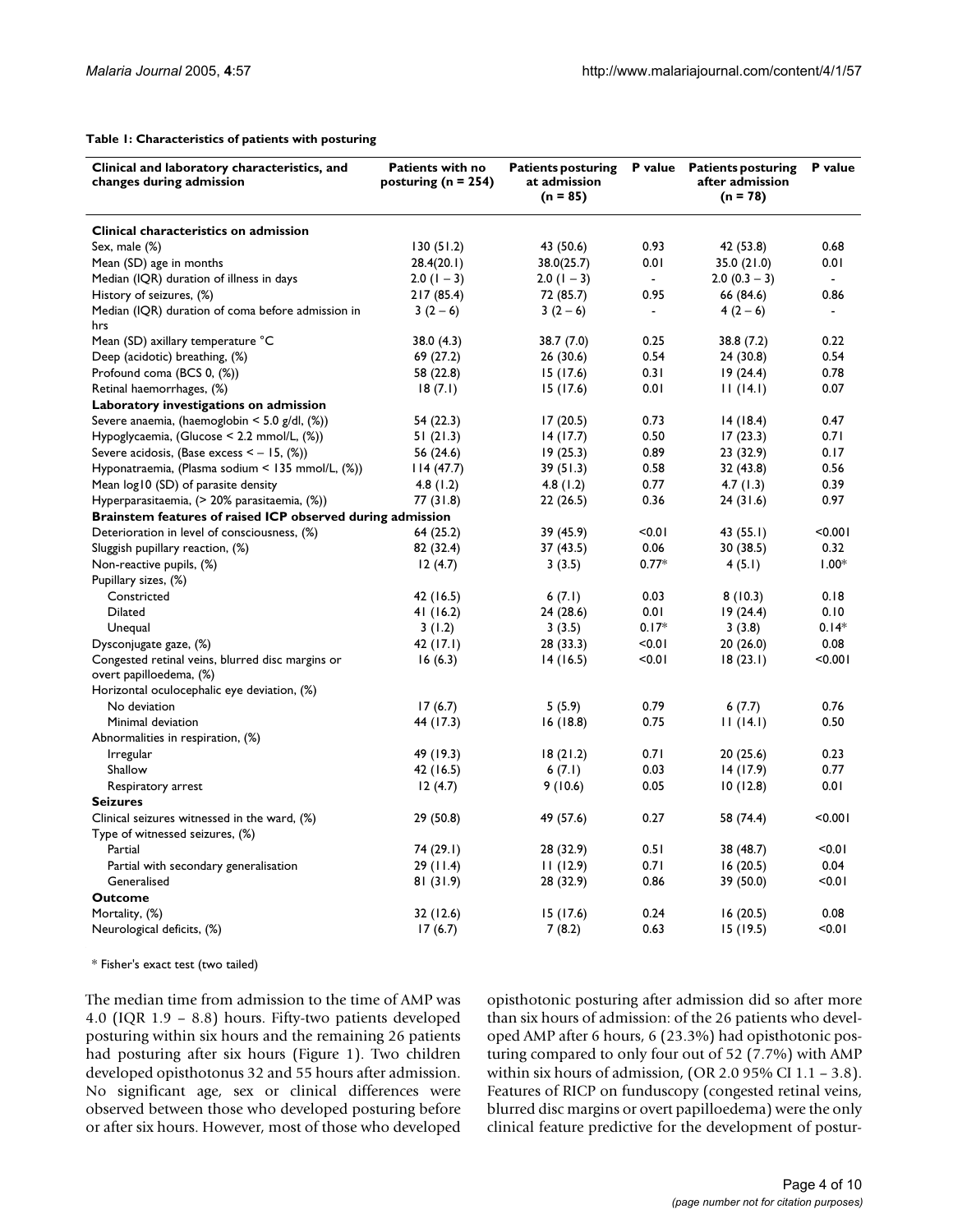

Figure 1 Time from admission to onset of posturing.

ing after admission, (adjusted OR 1.9 95% CI 1.7 – 2.2, *p*  $< 0.001$ ).

### *Clinical events after admission*

Deterioration in consciousness observed during the four hourly assessments, recurrence of seizures and brainstem features of raised ICP were the most significant clinical events after admission. The level of consciousness deteriorated in over 50% of patients with AMP, within 24 hours of admission and often, just before further posturing episodes (Table 1).

### *Abnormal motor posturing and features of intracranial hypertension*

Several brainstem signs consistent with different stages of raised ICP were observed. Abnormalities of pupillary size and reaction, eye movements, disorders of conjugate gaze, and changes on funduscopy were the most common features (Table 1). Motor abnormalities of tone and reflexes were also seen. Raised ICP was associated with all three types of posturing (Table 2), although patients with decorticate posturing had earlier funduscopic features such as congested retinal veins, unlike those with decerebrate posturing who had papilloedema more frequently.

Thirty-two patients thought to have severe intracranial hypertension usually with papilloedema or clinical signs compatible with progressive herniation (23 of whom had AMP), were given mannitol (0.5 g/kg infused over 20 minutes up to a maximum of three doses). No further episodes of AMP were observed in 12 (52.2%) after the administration of mannitol. Fifteen of the 32 patients (46.9%) died and five (15.6%) showed severe neurological deficits. Fourteen of the 15 deaths occurred in patients with AMP.

#### *Herniation syndromes*

Patients were assessed for features of transtentorial herniation based upon the Plum and Posner criteria adapted for children with cerebral malaria [5,11]. Forty-eight patients (11.5%) fulfilled a criterion for herniation (Table 3). Thirty three (68.8%) of these died compared to only 30 (8.1%) of those without features of herniation, (OR 12.4 95% CI 7.1 – 21.4, *p* < 0.001). Most patients with AMP who died had features of herniation (19/31), with most deaths following a respiratory arrest.

#### *Seizures after admission*

Clinical seizures were observed in 107/163 (65.6%) patients with AMP compared to 129/254 (50.8%) of those without AMP (Table 1). Most patients with AMP had multiple short seizures, often lasting one to three minutes and 20% had five or more seizures witnessed over the duration of admission. Seizures were particularly common among those who developed AMP after admission, often involving the mouth, face and limbs and were twice as common as that in patients without AMP. An association was observed between the type of AMP and recurrence of seizures in the ward; no posturing 50.8%, decorticate posturing, 60.0%, decerebrate, 68.9% and opisthotonus, 77.3% (χ2 = 11.4, *p* = 0.01 for trend). The median number of witnessed seizures among patients with opisthotonus was three compared to one in patients with either decerebrate or decorticate posturing.

Thirty five of the 85 patients with AMP at admission received intravenous phenytoin. AMP recurred in 22/35 (62.9%) of those who received phenytoin compared to 41/50 (82.0%) of those who did not receive phenytoin, but this difference was not statistically significant.

#### *Abnormalities on cerebral function analyser monitoring*

Twenty-one of the 58 patients (36%) monitored with the CFAM had AMP, a proportion similar to that seen in whole group. Recordings were examined for evidence of seizure activity and changes in background electrical activity during AMP. Patients with AMP had elevated peaks in the amplitude of the background electrical activity, which were not seen in those without AMP. During posturing, transient increases in the amplitude of the electroencephalographic (EEG) background activity were observed (Figure 2). These were most marked with opisthotonic posturing and more pronounced with decerebrate than with decorticate posturing. The mean peak-to-peak amplitude in patients with decorticate posturing increased to just below 100 µV (CFAM voltage readings are in a logarithmic scale starting at 1, 10 and 100  $\mu$ V), while in decerebrate and opisthotonic posturing it exceeded 100 µV. There was no evidence of seizure activity during AMP in the areas monitored by EEG (left and right fronto-central: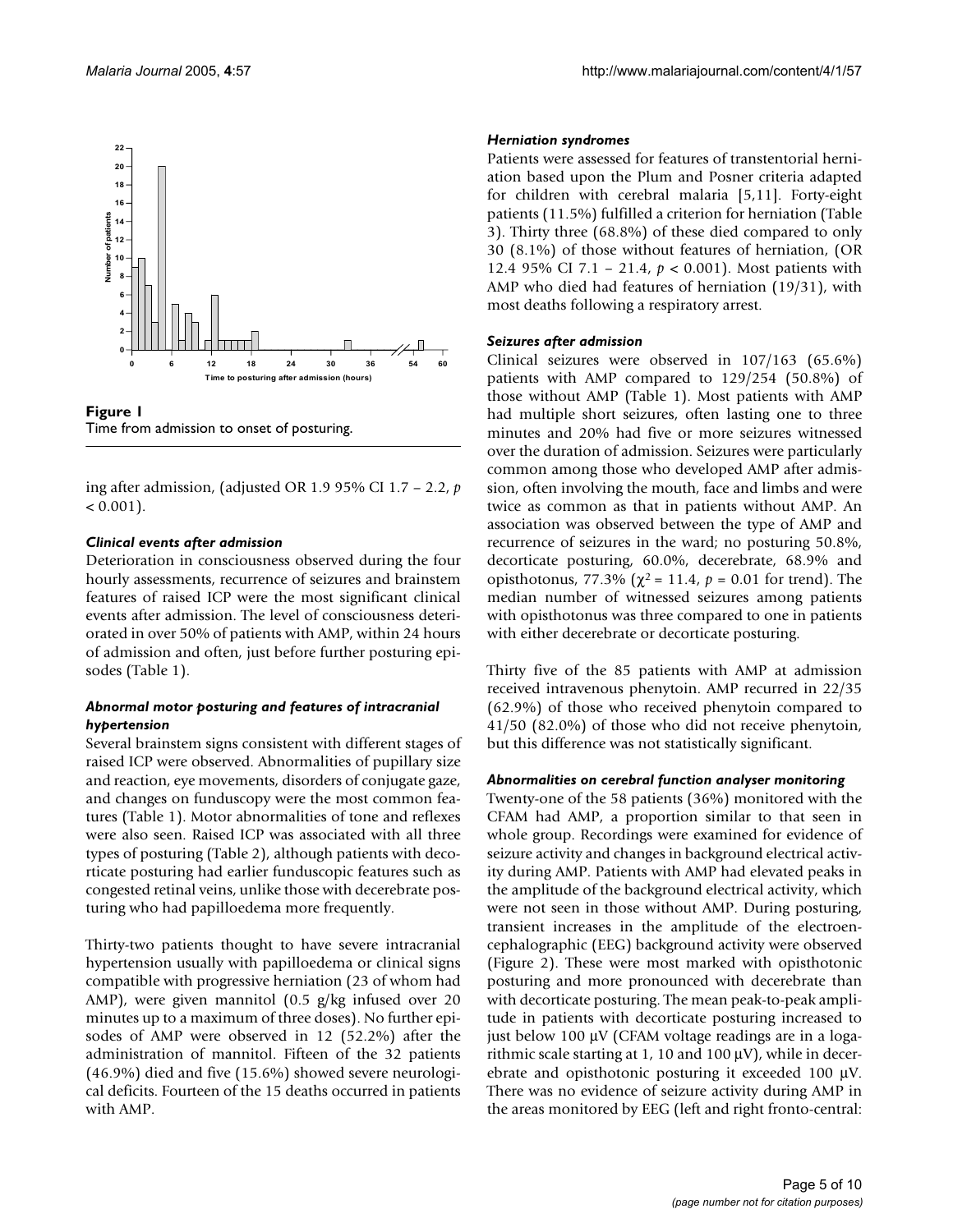**Table 2: Brainstem features of raised ICP, seizures after admission and type of posturing**

| Brainstem signs and seizures after<br>admission                    | <b>No Posturing</b><br>$(\%)$ | <b>Decorticate</b><br>posturing (%) | P value | <b>Decerebrate</b><br>posturing (%) | P value | <b>Opisthotonus</b><br>posturing (%) | <b>P</b> value |
|--------------------------------------------------------------------|-------------------------------|-------------------------------------|---------|-------------------------------------|---------|--------------------------------------|----------------|
| Number                                                             | 254                           | 80                                  |         | 61                                  |         | 22                                   |                |
| Deterioration in level of consciousness                            | 64(25.2)                      | 43 (53.8)                           | < 0.001 | 25(41.0)                            | 0.01    | 14(63.6)                             | < 0.001        |
| Pupillary reaction                                                 |                               |                                     |         |                                     |         |                                      |                |
| Sluggish                                                           | 82 (32.4)                     | 32 (40.0)                           | 0.21    | 25(41.0)                            | 0.20    | 10(45.5)                             | 0.21           |
| Fixed                                                              | 12(4.7)                       | 1(1.3)                              | $0.32*$ | 4(6.6)                              | $0.52*$ | 2(9.1)                               | $0.31*$        |
| Pupil sizes                                                        |                               |                                     |         |                                     |         |                                      |                |
| Constricted                                                        | 42 (16.5)                     | 6(7.5)                              | 0.05    | 5(8.2)                              | 0.10    | 3(13.6)                              | $1.00*$        |
| <b>Dilated</b>                                                     | 41(16.2)                      | 20(25.0)                            | 0.08    | 17(27.9)                            | 0.03    | 6(27.3)                              | 0.19           |
| Unequal                                                            | 3(1.2)                        | 2(2.5)                              | $0.60*$ | 3(4.9)                              | $0.09*$ | (4.5)                                | $0.28*$        |
| Dysconjugate vision                                                | 42(17.1)                      | 27 (33.8)                           | < 0.01  | 13(21.3)                            | 0.44    | 8(36.3)                              | 0.02           |
| Ocular fundi                                                       |                               |                                     |         |                                     |         |                                      |                |
| Congested retinal veins                                            | 11(4.3)                       | 11(13.8)                            | < 0.01  | 2(3.3)                              | $1.00*$ | 4(18.2)                              | $0.02*$        |
| Blurred disc margins                                               | 6(2.4)                        | 6(7.5)                              | 0.03    | 6(9.8)                              | < 0.01  | 2(9.1)                               | $0.13*$        |
| Papilloedema                                                       | 4(2.4)                        | 3(3.8)                              | $0.37*$ | 7(11.5)                             | < 0.001 | 1(4.5)                               | $0.34*$        |
| Retinal haemorrhages                                               | 18(7.1)                       | 12(15)                              | 0.03    | 11(18.0)                            | < 0.01  | 3(13.6)                              | $0.23*$        |
| Any fundoscopic evidence of Raised<br><b>Intracranial Pressure</b> | 16(6.3)                       | 15(18.8)                            | < 0.01  | 12(19.7)                            | 0.001   | 5(22.7)                              | < 0.01         |
| Horizontal oculocephalic deviation                                 |                               |                                     |         |                                     |         |                                      |                |
| No deviation                                                       | 17(6.7)                       | 6(7.5)                              | 0.80    | 3(4.9)                              | $0.78*$ | 2(9.1)                               | $0.66*$        |
| Minimal deviation                                                  | 44 (17.3)                     | 12(15)                              | 0.63    | 10(16.4)                            | 0.86    | 5(22.7)                              | 0.53           |
| Respiration                                                        |                               |                                     |         |                                     |         |                                      |                |
| Irregular                                                          | 49 (19.3)                     | 13(16.3)                            | 0.54    | 20 (32.8)                           | 0.02    | 5(22.7)                              | 0.70           |
| Shallow                                                            | 42 (16.5)                     | 5(6.3)                              | 0.02    | 12(19.7)                            | 0.56    | 3(13.6)                              | $1.00*$        |
| Respiratory arrest with good cardiac<br>Output                     | 12(4.7)                       | 10(12.5)                            | 0.01    | 6(9.8)                              | 0.12    | 3(13.6)                              | $0.11*$        |
| Clinical seizures observed in the ward                             | 129(50.8)                     | 48 (60.0)                           | 0.15    | 42 (68.9)                           | 0.01    | 17(77.3)                             | 0.02           |
| 5 or more seizures in the ward                                     | 29(11.4)                      | 13(16.3)                            | 0.26    | 13(21.3)                            | 0.04    | 6(27.3)                              | 0.03           |
| Type of clinical seizure                                           |                               |                                     |         |                                     |         |                                      |                |
| Partial                                                            | 74 (29.1)                     | 31(38.8)                            | 0.11    | 22(36.1)                            | 0.29    | 13(59.1)                             | < 0.01         |
| Partial with secondary generalization                              | 29(11.4)                      | 13(16.3)                            | 0.26    | 9(14.8)                             | 0.47    | 5(22.7)                              | 0.12           |
| Generalised                                                        | 81(31.9)                      | 29(36.3)                            | 0.47    | 30 (49.2)                           | 0.01    | 8(36.4)                              | 0.67           |

\* Fisher's exact test

F3-C3, F4-C4; left and right parieto-occipital: P3-O1, P4- O2).

#### *Seizures, posturing and resolution of coma*

Both seizures and AMP were associated with prolonged coma. The median time to full consciousness in patients with AMP was 32 (IQR 12–63) compared to 13 (IQR 4– 26) hours in those without AMP. In patients who had seizures after admission, the median time to full consciousness was 26 (IQR 10.3–51.8) hours compared to nine (IQR 4–21.5) among those without seizures. On multiple linear regression analysis, time to full consciousness was significantly longer in both patients with AMP,  $(\beta = -21.4,$  $t = -5.453$ ,  $p < 0.001$ ) and those with seizures after admission, (β = -20.9, t = -5.485, *p* < 0.001). Of the 374 patients alive 24 hours after admission, 163/232 (70.3%) without AMP had regained full consciousness compared to only 57/142 (40.1%) with AMP, *p* < 0.001. Prolonged periods of unconsciousness were particularly common in patients who developed AMP after admission when compared with those posturing at admission, 53.8 (SD 55.1) vs 30.8 (SD 33.8) hours, *p* = 0.002.

### *Independent risk factors for abnormal motor posturing*

Logistic regression analysis was performed to determine the main risk factor for AMP in particular, features associated with raised ICP or seizures. Only features of raised ICP on funduscopy (adjusted OR 2.1 95% 1.2 – 3.7, *p* = 0.009) were independently associated with AMP. No independent association was observed with seizures. When the different types of AMP were considered separately, decorticate posturing was associated with raised ICP (adjusted OR 3.2 95% CI 1.5–6.9, *p* = 0.003) but not seizures (adjusted OR 1.3 95% CI 0.7–2.1, *p* = 0.378). However, decerebrate posturing was significantly associated with both raised ICP (adjusted OR 3.2 95% CI 1.4– 7.1, *p* = 0.006) and seizures (adjusted OR 1.9 95% CI 1.0– 3.5, *p* = 0.036). Similarly, opisthotonic posturing was also associated with both raised ICP (adjusted OR 3.4 95% CI 1.1–10.7, *p* = 0.035) and seizures (adjusted OR 2.9 95% CI 1.0–8.1,  $p = 0.049$ ).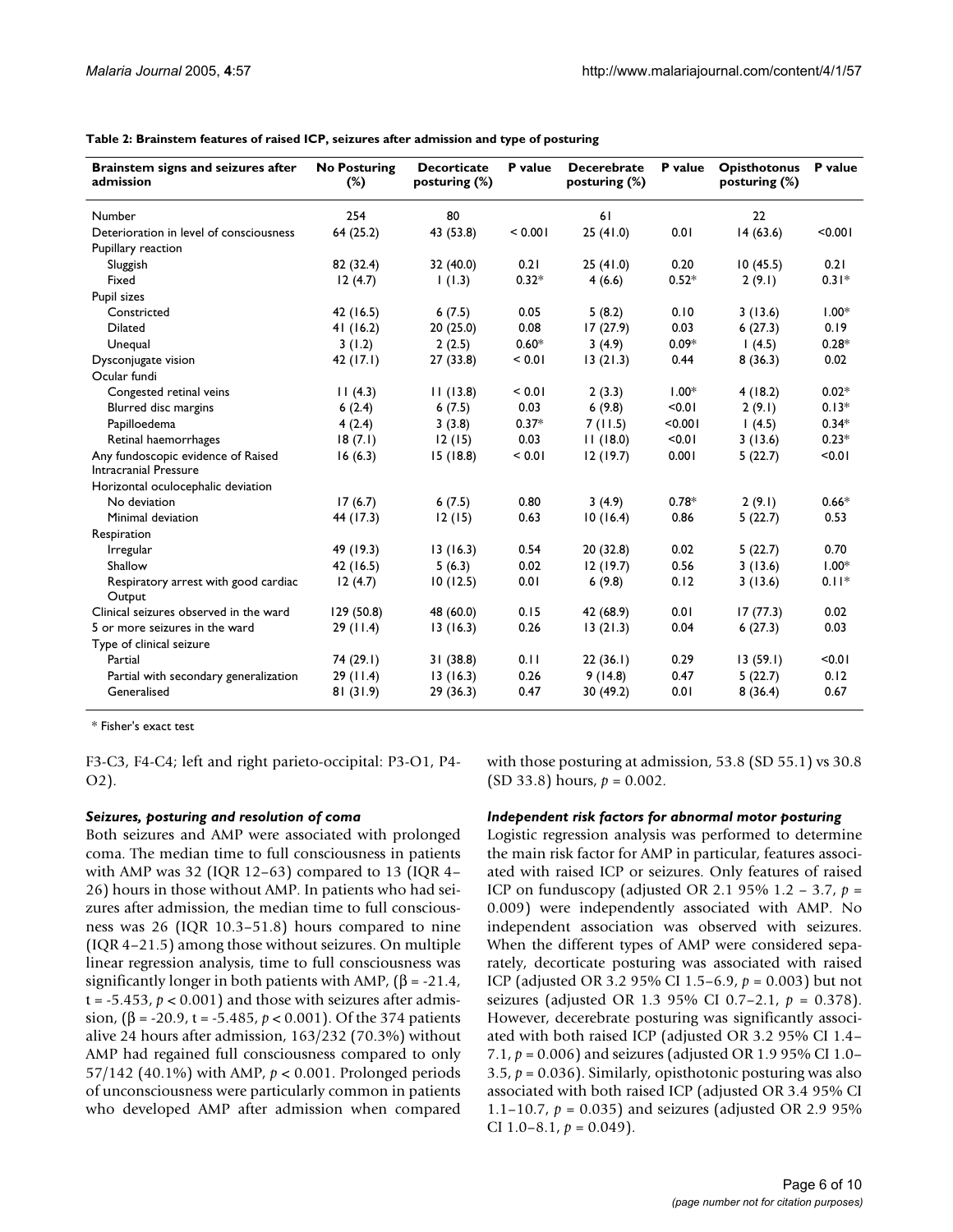| <b>Herniation syndromes</b>         | Posturing ( $n = 163$ ) | No posturing $(n = 254)$ | P Value |
|-------------------------------------|-------------------------|--------------------------|---------|
| Uncal <sup>1</sup>                  | 2(1.2)                  | 2(0.8)                   | 0.64    |
| Diencephalic <sup>2</sup>           | 8(4.9)                  | 2(0.8)                   | 0.02    |
| Midbrain/upper pontine <sup>3</sup> | 0(0.0)                  | 2(0.8)                   | 0.52    |
| Lower pontine <sup>4</sup>          | 2(1.2)                  | 1(0.4)                   | 0.56    |
| Medullary <sup>5</sup>              | 19(11.7)                | 12(4.7)                  | 0.01    |

#### **Table 3: Herniation syndromes and posturing**

1 Unilateral mydriasis and unilateral fixed pupil, unilateral ptosis, minimal or no oculocephalic eye deviation and hemiparesis

<sup>2</sup> Cheynes-Stokes respiration, small or midpoint pupils reactive to light, full deviation of oculocephalic response, flexor response to pain and/or decorticate posturing, hypertonia and or hypereflexia with extensor planters

<sup>3</sup> Hyperventilation, midpoint pupils fixed to light, minimal oculocephalic deviation, extensor response to pain or decerebrate posturing

4 Shallow or ataxic respiration, midpoint pupils fixed to light, no oculocephalic response, flexion of legs only, no response to pain or decorticate posturing, flaccid with extensor planters

<sup>5</sup> Slow irregular or gasping respirations, dilated pupils fixed to light, respiratory arrest with adequate cardiac output

#### *Outcome*

Out of the 417 children with cerebral malaria, 63 (15.1%) died and 39 (11.0%) of the 354 survivors had neurological deficits at discharge. The mortality in the 163 patients with AMP was 19.0% compared to 12.6% of 254 patients without AMP,  $p = 0.07$ . Primary respiratory arrest was the commonest cause of death among patients with AMP (19/ 31 [61.3%] compared to 12/32 [37.5%] in those without posturing,  $p = 0.06$ ) and the median time from admission to death was four hours longer (15 hours IQR 3–48 vs 11.5 hours IQR 3–106) among patients with AMP. Mortality increased with the type of AMP: mortality was 12.6% among children without AMP, 16.3% in those with decorticate posturing, 19.7% with decerebrate posturing and 27.3% in those with opisthotonic posturing. Patients who developed AMP after admission had the worst outcome; 40% either died or had gross neurological deficits at discharge (Table 1).

At discharge, of the 39 children with neurological deficits, motor impairments in 28 (18 with central hypotonia, six with paresis and four with ataxia), aphasia in 13, blindness in 12 and deafness in 6 were the most common impairments. These impairments were particularly common among patients with AMP: 22 (16.7%) compared to 17 (7.7%) of those without AMP, *p* = 0.009). Other neurological deficits observed in patients with AMP included labile emotions with frequent mood changes, persistent visual hallucinations, lip smacking, choreoathetosis and repeated episodes of confusion. Recurrence of seizures in the ward was also associated with both increased neurological deficits (16.6 vs 4.3%, OR 4.4 95% CI 1.9–10.2, *p* < 0.001) and mortality (18.2 vs 11.0%, OR 1.8 95% CI  $1.0 - 3.2$ ,  $p = 0.04$ ).

### **Discussion**

This study has shown that abnormal motor posturing is a common feature of cerebral malaria in Kenyan children, occurring in 40% of patients. It is associated with features of raised ICP, seizures after admission, prolonged coma, increased mortality and neurological deficits. The evidence suggests that raised ICP may be the most important risk factor.

#### *Risk factors for posturing*

With the exception of age, patients with or without AMP had similar demographic and clinical characteristics. The reduced risk of posturing in younger children may be explained by an open fontanel or uncalcified sutures that can dissipate increases in intracranial pressure. There was no association with well recognised metabolic causes such as hypoglycaemia or hyponatraemia [10,11]. Evidence of raised ICP on funduscopy was the only risk factor that predicted AMP after admission. Decorticate posturing was associated with features of raised ICP only while decerebrate and opisthotonic posturing were associated with features of raised ICP and seizures after admission. Opisthotonic posturing had a third independent risk factor, severe metabolic acidosis. It would appear that although features of raised ICP are strongly associated with AMP, the type of AMP may be influenced by the degree of raised ICP and the presence of seizures or acidosis. Decorticate posturing developed in patients with earlier features of raised ICP such as congested retinal veins while decerebrate posturing was associated with a more overt feature of raised ICP, papilloedema, and with recurrent seizures. Opisthotonic posturing was independently associated with features of raised ICP, recurrent seizures and severe metabolic acidosis.

The clinical significance of the risk factors associated with the different types of AMP is not clear. Sherrington originally described decorticate and decerebrate AMP in the context of the trans-section of the brain of a cat at different levels[21]. Since then, AMP has been incorporated in the clinical assessment of coma. Raised ICP and coning are presumed to cause compression of the brainstem resulting in an ischaemic trans-section of the cerebrum, "separat-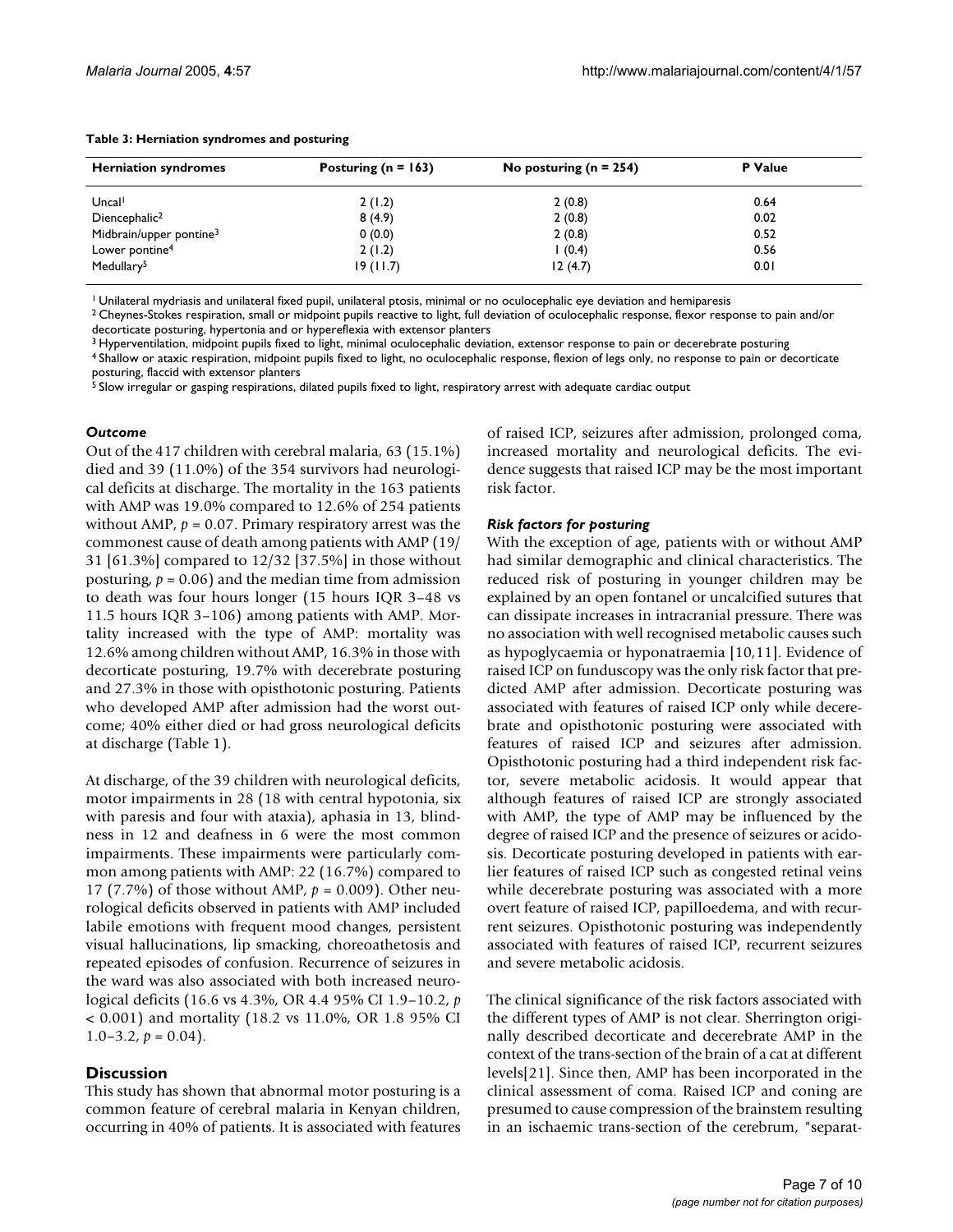

### Figure 2

Cerebral function analyser monitoring tracings before and during opisthotonic posturing in a child with cerebral malaria.

ing" it from the brainstem [11,22,23]. This possibly may be the predominant mechanism in the causation of AMP in children with cerebral malaria, given the considerable clinical evidence for raised ICP observed in these patients.

### *Abnormal motor posturing, seizures and raised ICP*

AMP was associated with recurrence of seizures after admission, mostly as short multiple seizures, but not seizures before admission. CFAM recordings showed increases in the mean peak-to-peak amplitude of the EEG background activity, most marked during opisthotonic posturing. These amplitude increases may possibly reflect acute elevations of ICP. There was no indication of any epileptiform activity during AMP recorded from the four leads of the CFAM. It is however possible that these leads were not able to detect localized discharges.

The association between the more severe forms of AMP – decerebrate and opisthotonic posturing – and seizures may arise because seizures increase ICP,  $PCO<sub>2</sub>$  and cerebral blood flow, which then leads to AMP. Increased metabolic demands and cerebral blood flow during seizures may aggravate the critical perfusion state. It is less plausible that AMP itself represents an ictal phenomenon, since there is no evidence of a temporal association between seizure activity on CFAM and the occurrence of posturing. Continuous ICP and EEG monitoring would allow further investigation of the relationship between electrical seizures and AMP.

### *Posturing and outcome*

In many encephalopathies, AMP is associated with a poor prognosis [3,10]. A similar trend was observed in this study. In addition to being a sign of lower brainstem compression, the particularly high mortality in patients with opisthotonic posturing may be a result of the combined effects of a more severe encephalopathy with raised ICP, repeated seizures and severe metabolic acidosis. Severe metabolic acidosis in African children with malaria has been associated with shock/hypovolaemia, anaemia, lactic acidosis and other ketones [24,25]. Those with cerebral malaria and concurrent severe metabolic acidosis have the highest severe malaria mortality [26]. The association of opisthotonic posturing with severe acidosis suggests that this type of abnormal posturing develops in very sick patients with the highest risk of death.

The median time to death in patients with AMP was four hours longer than that in patients without AMP and mortality was highest in those who developed AMP after six hours of admission. The majority of deaths had a respiratory arrest with initially an adequate cardiac output, a phenomenon associated with medullary herniation syndrome [5,7,11]. Herniation syndromes could be recognized in two-thirds of deaths in patients with posturing and over 50% of all deaths [13]. Effective treatment of intracranial hypertension may, therefore, be able to reduce the mortality of cerebral malaria in African children especially in patients who develop posturing after admission. The additional four hours in the median time to death provide an opportunity for the use of measures aimed at lowering ICP. Patients that develop AMP after admission may be the best group to target.

### *Posturing and therapy for raised ICP*

No guidelines exist for the use of mannitol in cerebral malaria [2], but it was administered to 32 patients in this series. Despite mannitol administration, 15 patients died and another five developed severe neurological deficits. Uncontrolled studies of mannitol in cerebral malaria show that it reduces ICP but may not prevent subsequent development of severe intracranial hypertension [5]. The use of mannitol or other osmotic diuretics requires further investigation. Most district hospitals across sub-Saharan Africa that also treat the majority of patients with cerebral malaria are unable to offer ventilation to patients with raised ICP [27]. Since most patients develop AMP several hours before death, posturing may be used as an early marker for clinicians to start initial treatment for raised ICP: patient positioning, adequate oxygenation and perfusion, temperature and seizure control, and possibly offer mannitol therapy. This can be done with the hope that at this stage, patients still have mild or moderately elevated intracranial pressures that may respond to mannitol [7]. However, the use of osmotic diuretics may have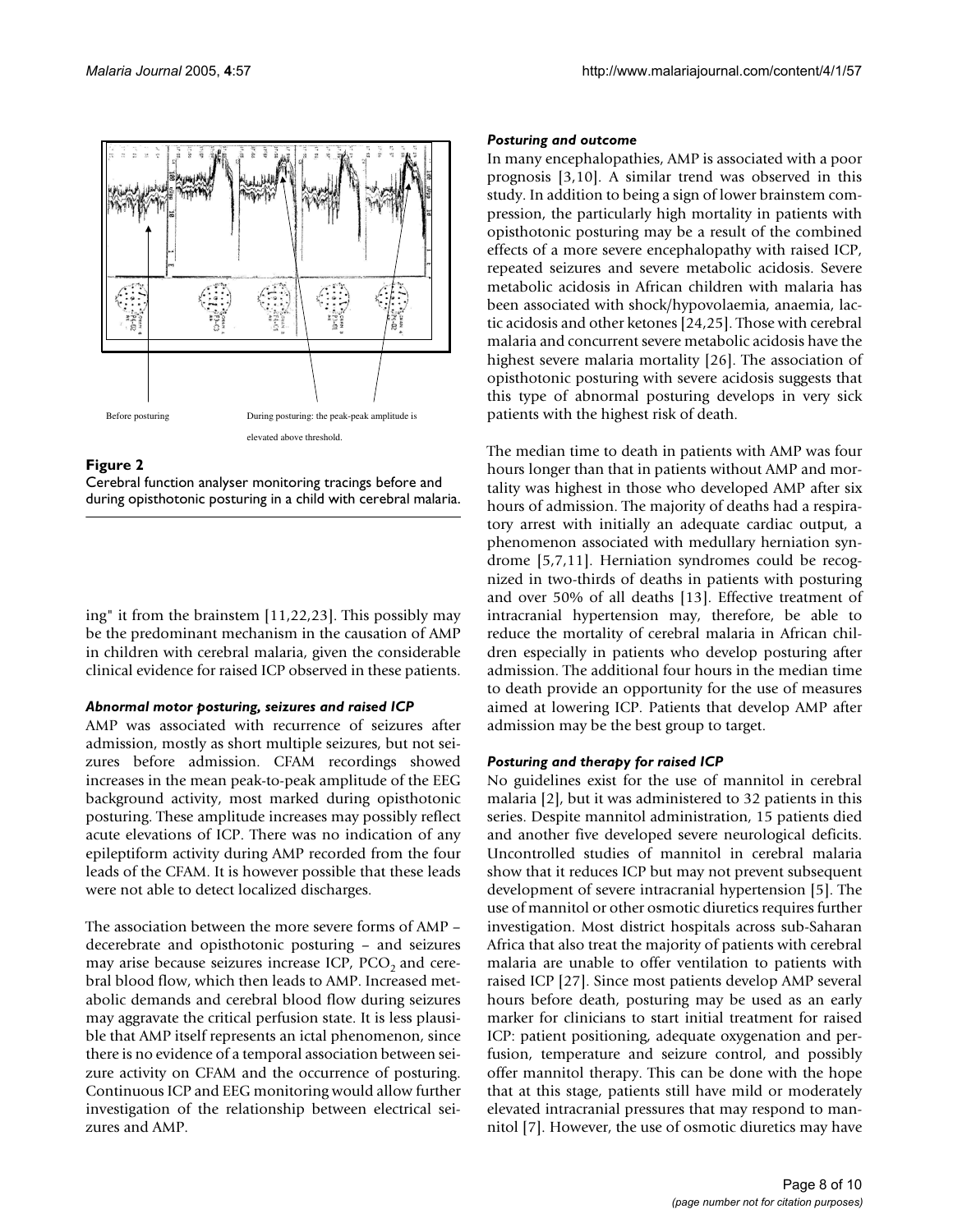risks that can ideally be minimised by more intensive monitoring including that of ICP.

### **Conclusion**

In conclusion, AMP is a common feature of cerebral malaria especially in older children. Such patients are at an increased risk of multiple seizures after admission, prolonged coma, increased mortality and neurological deficits. Although raised ICP appears to be the most important risk factor for AMP, the association between the more severe forms of AMP and seizures needs to be further investigated. Continuous multi-lead EEG and ICP monitoring, a randomized trial of seizure prophylaxis and/or treatment for raised ICP may be useful.

### **Authors' contributions**

RI designed the study, analysed the data and wrote the first draft. GO and BO carried out clinical care for the patients, performed the CFAM recordings and participated in data interpretation. SW analysed the CFAM recordings, participated in data analysis and interpretation. AK carried out clinical care of the patients. GF, SM, KM and BGRN participated in data analysis and interpretation. CRJCN participated in study design, data analysis and interpretation. All authors critically reviewed the manuscript.

### **Additional material**

### **Additional File 1**

*Demographic and clinical features of children with cerebral malaria with or without abnormal motor posturing.* Click here for file

[\[http://www.biomedcentral.com/content/supplementary/1475-](http://www.biomedcentral.com/content/supplementary/1475-2875-4-57-S1.doc) 2875-4-57-S1.doc]

### **Acknowledgements**

We thank the clinical, nursing and records staff of KDH who diligently kept and helped retrieve patients' records, the Scientific Director Prof K Marsh, Centre Director Dr N Peshu, the Medical Superintendent and Scientists in Kilifi for their support. This paper is published with the permission of the Director of KEMRI. Professor CRJC Newton is supported by the Wellcome Trust, UK (070114). The Wellcome Trust has had no role in the collection, analysis, and interpretation of data, in writing this manuscript or in the decision to submit the manuscript for publication.

### **References**

- 1. Newton CR, Hien TT, White N: **[Cerebral malaria.](http://www.ncbi.nlm.nih.gov/entrez/query.fcgi?cmd=Retrieve&db=PubMed&dopt=Abstract&list_uids=10990500)** *J Neurol Neurosurg Psychiatry* 2000, **69(4):**433-441.
- 2. WHO: **[Severe falciparum malaria.](http://www.ncbi.nlm.nih.gov/entrez/query.fcgi?cmd=Retrieve&db=PubMed&dopt=Abstract&list_uids=11103309)** *Trans R Soc Trop Med Hyg* 2000, **94 Suppl 1:**S1-90.
- 3. Molyneux ME, Taylor TE, Wirima JJ, Borgstein A: **[Clinical features](http://www.ncbi.nlm.nih.gov/entrez/query.fcgi?cmd=Retrieve&db=PubMed&dopt=Abstract&list_uids=2690177) [and prognostic indicators in paediatric cerebral malaria: a](http://www.ncbi.nlm.nih.gov/entrez/query.fcgi?cmd=Retrieve&db=PubMed&dopt=Abstract&list_uids=2690177) [study of 131 comatose Malawian children.](http://www.ncbi.nlm.nih.gov/entrez/query.fcgi?cmd=Retrieve&db=PubMed&dopt=Abstract&list_uids=2690177)** *Q J Med* 1989, **71(265):**441-459.
- Idro R, Karamagi C, Tumwine J: [Immediate outcome and prog](http://www.ncbi.nlm.nih.gov/entrez/query.fcgi?cmd=Retrieve&db=PubMed&dopt=Abstract&list_uids=15005962)**[nostic factors for cerebral malaria among children admitted](http://www.ncbi.nlm.nih.gov/entrez/query.fcgi?cmd=Retrieve&db=PubMed&dopt=Abstract&list_uids=15005962)**

**[to Mulago Hospital, Uganda.](http://www.ncbi.nlm.nih.gov/entrez/query.fcgi?cmd=Retrieve&db=PubMed&dopt=Abstract&list_uids=15005962)** *Ann Trop Paediatr* 2004, **24(1):**17-24.

- 5. Newton CR, Kirkham FJ, Winstanley PA, Pasvol G, Peshu N, Warrell DA, Marsh K: **[Intracranial pressure in African children with](http://www.ncbi.nlm.nih.gov/entrez/query.fcgi?cmd=Retrieve&db=PubMed&dopt=Abstract&list_uids=1671941) [cerebral malaria.](http://www.ncbi.nlm.nih.gov/entrez/query.fcgi?cmd=Retrieve&db=PubMed&dopt=Abstract&list_uids=1671941)** *Lancet* 1991, **337(8741):**573-576.
- 6. Waller D, Crawley J, Nosten F, Chapman D, Krishna S, Craddock C, Brewster D, White NJ: **[Intracranial pressure in childhood cere](http://www.ncbi.nlm.nih.gov/entrez/query.fcgi?cmd=Retrieve&db=PubMed&dopt=Abstract&list_uids=1949139)[bral malaria.](http://www.ncbi.nlm.nih.gov/entrez/query.fcgi?cmd=Retrieve&db=PubMed&dopt=Abstract&list_uids=1949139)** *Trans R Soc Trop Med Hyg* 1991, **85(3):**362-364.
- 7. Newton CR, Crawley J, Sowumni A, Waruiru C, Mwangi I, English M, Murphy S, Winstanley PA, Marsh K, Kirkham FJ: **[Intracranial hyper](http://www.ncbi.nlm.nih.gov/entrez/query.fcgi?cmd=Retrieve&db=PubMed&dopt=Abstract&list_uids=9135262)[tension in Africans with cerebral malaria.](http://www.ncbi.nlm.nih.gov/entrez/query.fcgi?cmd=Retrieve&db=PubMed&dopt=Abstract&list_uids=9135262)** *Arch Dis Child* 1997, **76(3):**219-226.
- 8. Newton CR, Krishna S: **[Severe falciparum malaria in children:](http://www.ncbi.nlm.nih.gov/entrez/query.fcgi?cmd=Retrieve&db=PubMed&dopt=Abstract&list_uids=9719344) [current understanding of pathophysiology and supportive](http://www.ncbi.nlm.nih.gov/entrez/query.fcgi?cmd=Retrieve&db=PubMed&dopt=Abstract&list_uids=9719344) [treatment.](http://www.ncbi.nlm.nih.gov/entrez/query.fcgi?cmd=Retrieve&db=PubMed&dopt=Abstract&list_uids=9719344)** *Pharmacol Ther* 1998, **79(1):**1-53.
- 9. Schmutzhard E, Gerstenbrand F: **[Cerebral malaria in Tanzania.](http://www.ncbi.nlm.nih.gov/entrez/query.fcgi?cmd=Retrieve&db=PubMed&dopt=Abstract&list_uids=6380023) [Its epidemiology, clinical symptoms and neurological long](http://www.ncbi.nlm.nih.gov/entrez/query.fcgi?cmd=Retrieve&db=PubMed&dopt=Abstract&list_uids=6380023) [term sequelae in the light of 66 cases.](http://www.ncbi.nlm.nih.gov/entrez/query.fcgi?cmd=Retrieve&db=PubMed&dopt=Abstract&list_uids=6380023)** *Trans R Soc Trop Med Hyg* 1984, **78(3):**351-353.
- 10. Brown JK, Ingram TT, Seshia SS: **[Patterns of decerebration in](http://www.ncbi.nlm.nih.gov/entrez/query.fcgi?cmd=Retrieve&db=PubMed&dopt=Abstract&list_uids=4714105) [infants and children: defects in homeostasis and sequelae.](http://www.ncbi.nlm.nih.gov/entrez/query.fcgi?cmd=Retrieve&db=PubMed&dopt=Abstract&list_uids=4714105)** *J Neurol Neurosurg Psychiatry* 1973, **36(3):**431-444.
- 11. Plum F, Posner JB: **The diagnosis of stupor and coma.** *Contemp Neurology Series* 1972, **10:**1-286.
- 12. Newton CR, Peshu N, Kendall B, Kirkham FJ, Sowunmi A, Waruiru C, Mwangi I, Murphy SA, Marsh K: **[Brain swelling and ischaemia](http://www.ncbi.nlm.nih.gov/entrez/query.fcgi?cmd=Retrieve&db=PubMed&dopt=Abstract&list_uids=8185359) [in Kenyans with cerebral malaria.](http://www.ncbi.nlm.nih.gov/entrez/query.fcgi?cmd=Retrieve&db=PubMed&dopt=Abstract&list_uids=8185359)** *Arch Dis Child* 1994, **70(4):**281-287.
- 13. Solomon T, Dung NM, Kneen R, Thao le TT, Gainsborough M, Nisalak A, Day NP, Kirkham FJ, Vaughn DW, Smith S, White NJ: **[Sei](http://www.ncbi.nlm.nih.gov/entrez/query.fcgi?cmd=Retrieve&db=PubMed&dopt=Abstract&list_uids=11960897)[zures and raised intracranial pressure in Vietnamese](http://www.ncbi.nlm.nih.gov/entrez/query.fcgi?cmd=Retrieve&db=PubMed&dopt=Abstract&list_uids=11960897) [patients with Japanese encephalitis.](http://www.ncbi.nlm.nih.gov/entrez/query.fcgi?cmd=Retrieve&db=PubMed&dopt=Abstract&list_uids=11960897) 5):**1084-1093.
- 14. Schellenberg JA, Newell JN, Snow RW, Mung'ala V, Marsh K, Smith PG, Hayes RJ: **[An analysis of the geographical distribution of](http://www.ncbi.nlm.nih.gov/entrez/query.fcgi?cmd=Retrieve&db=PubMed&dopt=Abstract&list_uids=9602418) [severe malaria in children in Kilifi District, Kenya.](http://www.ncbi.nlm.nih.gov/entrez/query.fcgi?cmd=Retrieve&db=PubMed&dopt=Abstract&list_uids=9602418)** *Int J Epidemiol* 1998, **27(2):**323-329.
- 15. Mbogo CN, Snow RW, Khamala CP, Kabiru EW, Ouma JH, Githure JI, Marsh K, Beier JC: **[Relationships between Plasmodium falci](http://www.ncbi.nlm.nih.gov/entrez/query.fcgi?cmd=Retrieve&db=PubMed&dopt=Abstract&list_uids=7694959)[parum transmission by vector populations and the incidence](http://www.ncbi.nlm.nih.gov/entrez/query.fcgi?cmd=Retrieve&db=PubMed&dopt=Abstract&list_uids=7694959) [of severe disease at nine sites on the Kenyan coast.](http://www.ncbi.nlm.nih.gov/entrez/query.fcgi?cmd=Retrieve&db=PubMed&dopt=Abstract&list_uids=7694959)** *Am J Trop Med Hyg* 1995, **52(3):**201-206.
- 16. Berkley JA, Mwangi I, Mellington F, Mwarumba S, Marsh K: **Cerebral malaria versus bacterial meningitis in children with impaired consciousness.** *Q J Med* 1999, **92(3):**151-157.
- <span id="page-8-0"></span>17. **[Severe and complicated malaria. World Health Organiza](http://www.ncbi.nlm.nih.gov/entrez/query.fcgi?cmd=Retrieve&db=PubMed&dopt=Abstract&list_uids=2219249)[tion, Division of Control of Tropical Diseases.](http://www.ncbi.nlm.nih.gov/entrez/query.fcgi?cmd=Retrieve&db=PubMed&dopt=Abstract&list_uids=2219249)** *Trans R Soc Trop Med Hyg* 1990, **84(Suppl 2):**1-65.
- 18. Newton CR, Chokwe T, Schellenberg JA, Winstanley PA, Forster D, Peshu N, Kirkham FJ, Marsh K: **[Coma scales for children with](http://www.ncbi.nlm.nih.gov/entrez/query.fcgi?cmd=Retrieve&db=PubMed&dopt=Abstract&list_uids=9196757) [severe falciparum malaria.](http://www.ncbi.nlm.nih.gov/entrez/query.fcgi?cmd=Retrieve&db=PubMed&dopt=Abstract&list_uids=9196757)** *Trans R Soc Trop Med Hyg* 1997, **91(2):**161-165.
- 19. Ogutu BR, Newton CR, Muchohi SN, Otieno GO, Edwards G, Watkins WM, Kokwaro GO: **[Pharmacokinetics and clinical effects](http://www.ncbi.nlm.nih.gov/entrez/query.fcgi?cmd=Retrieve&db=PubMed&dopt=Abstract&list_uids=12848783) [of phenytoin and fosphenytoin in children with severe](http://www.ncbi.nlm.nih.gov/entrez/query.fcgi?cmd=Retrieve&db=PubMed&dopt=Abstract&list_uids=12848783) [malaria and status epilepticus.](http://www.ncbi.nlm.nih.gov/entrez/query.fcgi?cmd=Retrieve&db=PubMed&dopt=Abstract&list_uids=12848783)** *Br J Clin Pharmacol* 2003, **56(1):**112-119.
- 20. Ogutu BR, Newton CR, Crawley J, Muchohi SN, Otieno GO, Edwards G, Marsh K, Kokwaro GO: **[Pharmacokinetics and anti](http://www.ncbi.nlm.nih.gov/entrez/query.fcgi?cmd=Retrieve&db=PubMed&dopt=Abstract&list_uids=11849195)[convulsant effects of diazepam in children with severe falci](http://www.ncbi.nlm.nih.gov/entrez/query.fcgi?cmd=Retrieve&db=PubMed&dopt=Abstract&list_uids=11849195)[parum malaria and convulsions.](http://www.ncbi.nlm.nih.gov/entrez/query.fcgi?cmd=Retrieve&db=PubMed&dopt=Abstract&list_uids=11849195)** *Br J Clin Pharmacol* 2002, **53(1):**49-57.
- 21. Sherrington CS: **Decerebrate rigidity and reflex coordination of movements.** *Journal of Physiology* 1898, **22:**319 -3332.
- 22. Walshe FMR: **The decerebrate rigidity of Sherrington in man.** *Archives of Neurology and Psychiatry* 1923, **10:**1-28.
- 23. Wilson SAK: **On decebrate rigidity in man and the occurrence of tonic fits.** *Brain* 1920, **43:**220-268.
- 24. Maitland K, Newton CR: **[Acidosis of severe falciparum malaria:](http://www.ncbi.nlm.nih.gov/entrez/query.fcgi?cmd=Retrieve&db=PubMed&dopt=Abstract&list_uids=15639735) [heading for a shock?](http://www.ncbi.nlm.nih.gov/entrez/query.fcgi?cmd=Retrieve&db=PubMed&dopt=Abstract&list_uids=15639735)** *Trends Parasitol* 2005, **21(1):**11-16.
- 25. Sasi P, English M, Berkley J, Lowe B, Shebe M, Mwakesi R, Kokwaro G: **[Characterisation of metabolic acidosis in Kenyan children](http://www.ncbi.nlm.nih.gov/entrez/query.fcgi?cmd=Retrieve&db=PubMed&dopt=Abstract&list_uids=16257025) [admitted to hospital for acute non-surgical conditions.](http://www.ncbi.nlm.nih.gov/entrez/query.fcgi?cmd=Retrieve&db=PubMed&dopt=Abstract&list_uids=16257025)** *Trans R Soc Trop Med Hyg* 2005.
- 26. Marsh K, Forster D, Waruiru C, Mwangi I, Winstanley M, Marsh V, Newton C, Winstanley P, Warn P, Peshu N, *et al.*: **[Indicators of life](http://www.ncbi.nlm.nih.gov/entrez/query.fcgi?cmd=Retrieve&db=PubMed&dopt=Abstract&list_uids=7723795)-**